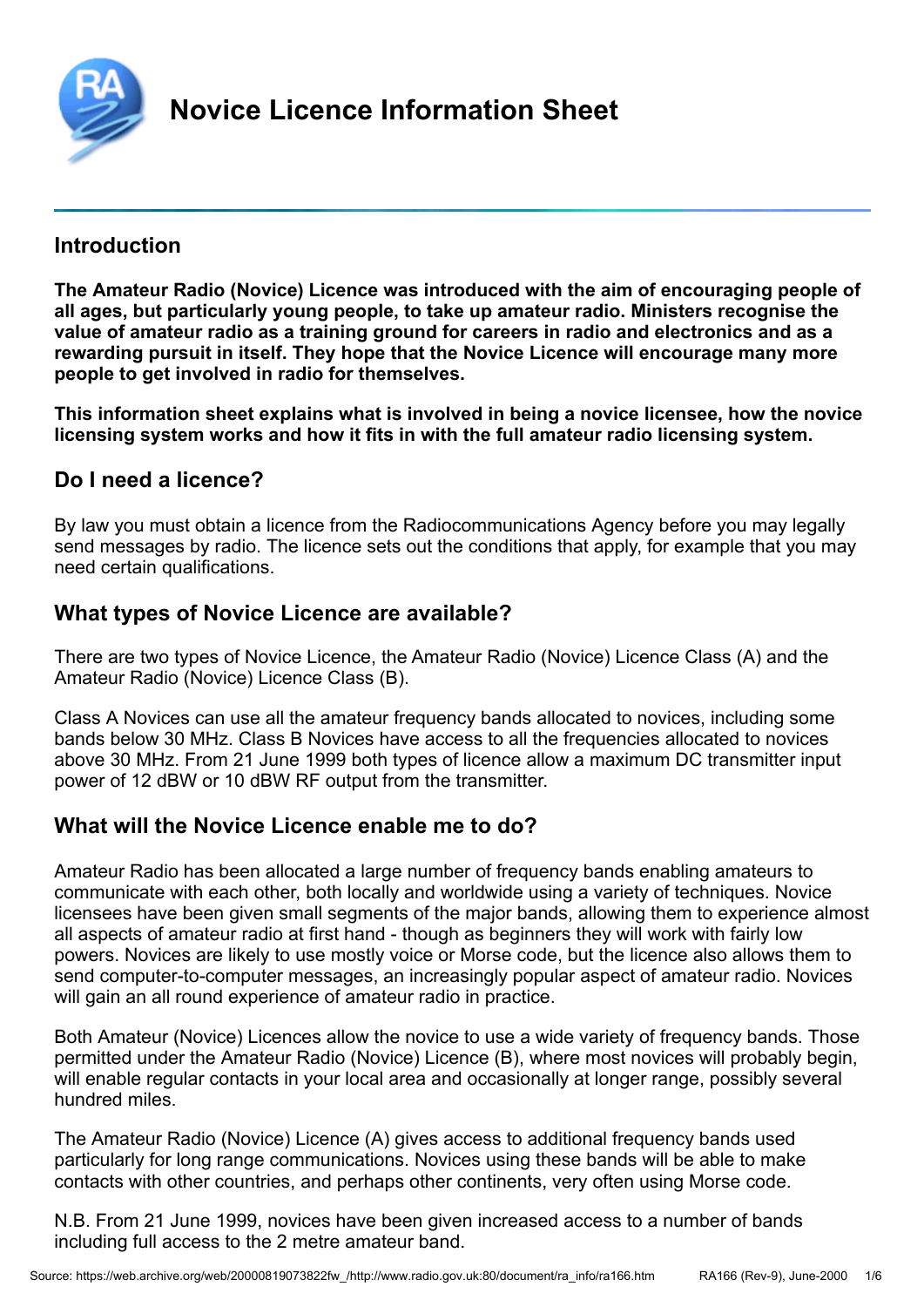## **What if I just want to listen to amateur radio?**

Many people gain a lot of enjoyment simply from listening to amateur radio transmissions. No licence is required for this, provided that the radio equipment you use is designed for reception only. If you do not wish to take the training course and exam, or are not yet sure how to proceed, a period of listening in to amateur transmissions can be a very useful introduction to the hobby.

## **What qualifications are required?**

To obtain the Amateur Radio (Novice) Licence (B), you must first successfully complete a practical training course (run by the Radio Society of Great Britain (RSGB)) and then pass the Novice Radio Amateur Examination (NRAE - subject number 773) conducted by the City and Guilds of London Institute.

To obtain the Amateur Radio (Novice) Licence (A), you require the above qualifications plus a pass in the Novice Morse Test (5 wpm), conducted by the Radio Society of Great Britain (RSGB). A pass in the 12 wpm RSGB Morse Code Test is also acceptable.

Existing full radio licensees can apply for a Novice licence if they wish. Full Class B licensees of at least one year's standing are eligible to become Class A Novice licensees, if they pass the 5 wpm Novice Morse Test. Such a licensee will hold both a Novice and a full Class B Licence, have both Novice and full Class B call signs and pay fees for both licences.

## **What does the training course consist of?**

The training course is run by the RSGB and is available at many locations throughout the UK. The aim of the course is to train novice licensees in the basic skills of amateur radio and make sure they are well prepared to "go on the air". The course covers the correct operation of an amateur radio station, basic radio theory, and practice in constructing your own equipment. It also covers the conditions of the novice licence, an introduction to Morse code and many practical aspects of amateur radio. Each course is likely to last for about 30 hours spread over 12 weeks, although some trainees are likely to need longer than this. Throughout the course trainees will be continuously assessed and will have to complete specific construction projects. Assessment will be of a general nature and a weakness in one or two areas will not adversely affect the overall assessment. There will be no final assessment at the end of the course.

# **How do I find out about the training course?**

Information about the training course can be obtained from the RSGB. Mark your envelope "Novice Training".

## **What does the Novice Radio Amateur Examination consist of?**

The Novice Radio Amateur Examination (NRAE) is conducted by the City and Guilds of London Institute. The examination will be held four times a year at centres located throughout the UK. The 75 minute examination comprises 45 multiple choice questions based on subjects covered in the training course. The Amateur Radio Novice Licence Schedule is provided for reference during the examination.

Information on the NRAE can be obtained from the City and Guilds of London Institute.

## **What does the Novice Morse Test consist of?**

The Novice Morse Test will require a candidate to demonstrate his or her skill in receiving and sending Morse code at 5 words per minute.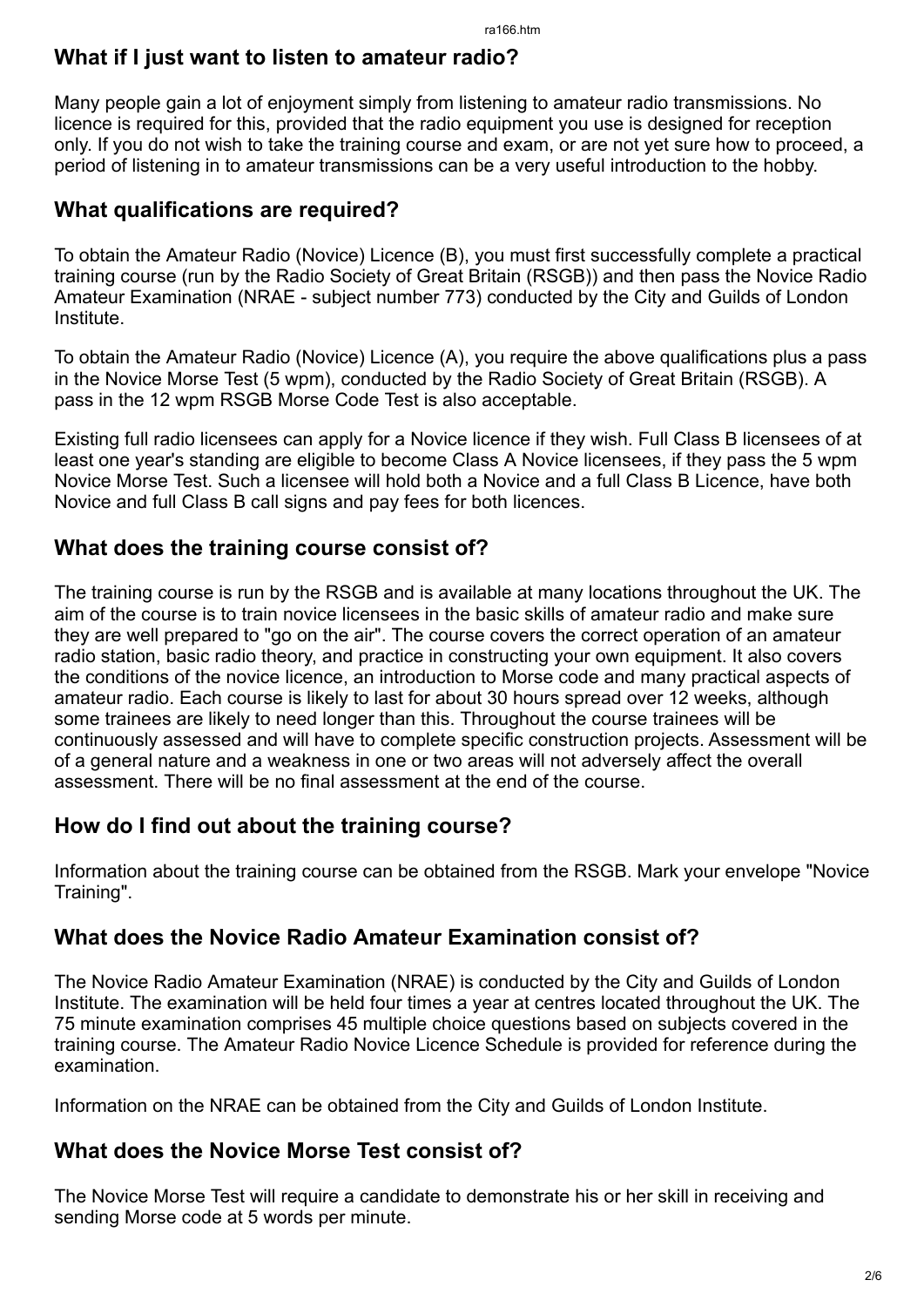Information on the Morse Test can be obtained from the Radio Society of Great Britain.

## **Why do I need to know about Morse code?**

Morse code is a very efficient means of communications which enables low power transmitters to achieve good long distance contacts. Morse is also the universal language for amateurs and enables them to communicate even when they have no language in common. Even those who don't take the 5 wpm Morse test to qualify for the Amateur Radio (Novice) Licence (A), will find an introduction to Morse useful.

#### **How much does the training course cost?**

Trainees may have to meet the cost of materials used, such as components for construction projects and worksheets and the travelling and "modest" incidental expenses incurred by the instructor.

#### **What does it cost to take the NRAE?**

The City and Guilds' fee for the NRAE is £12.80. Individual examination centres may also make an administrative charge to candidates.

### **What is the fee for a Novice Licence?**

The Radiocommunications Agency's fee for both classes of Novice Licence is £15.00 per annum. However, for those under 21 years of age the licence is free.

All licencees will be sent a renewal reminder each year, six weeks before the licence expires. If you are still under 21 at the date of renewal, you will need only to indicate that you wish to continue to be registered as a novice licensee .

#### **How much will it cost to operate as a novice?**

There is a very wide range of equipment available from moderately priced kits to very expensive radio transceivers. Novices are free to use any type of equipment provided they operate within their licence conditions. There are many sources of low cost equipment for novices - for example, construction kits designed specially for them and secondhand equipment available through clubs, press advertisements and amateur rallies. Training course instructors will be able to advise trainees on the best way to get equipment at reasonable cost. Local amateur clubs may also be able to help.

#### **What call signs do novices use?**

Novice licensees have a separate series of call signs whose format is similar to that for full amateur radio licensees. Some examples are:

2E 0 ACG - Class A Novice in England

2W 3 CLA - Class A Novice in Wales

2M 1 RGO - Class B Novice in Scotland

Novice licensees' call signs are made up of the following elements:

2 / REGIONAL SECONDARY LOCATOR /CLASS / THREE LETTERS

Taking these in turn: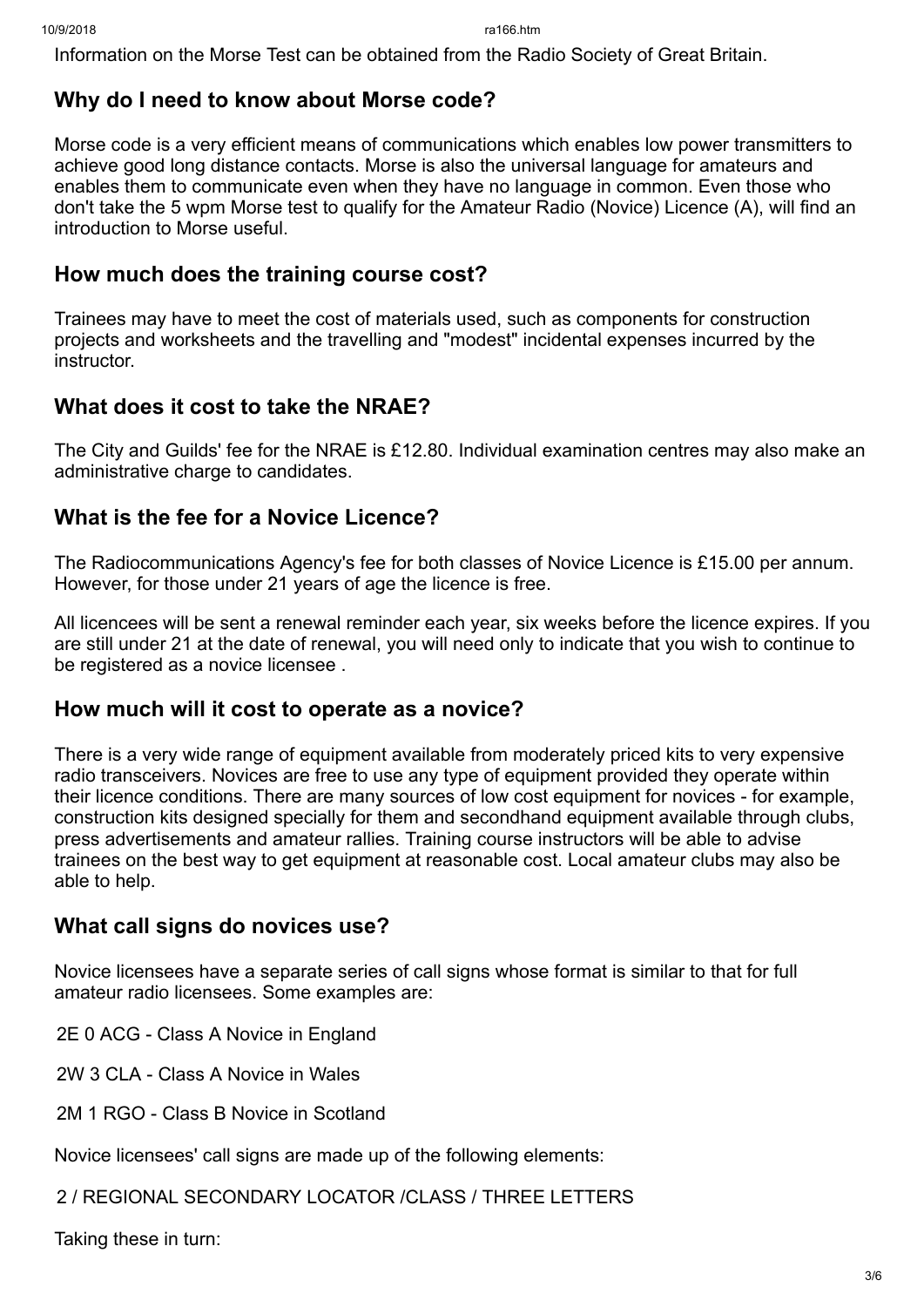$\ge$  the numeral 2 is the unique prefix for a UK novice licensee

 $\neq$  the "regional secondary locator" indicates the region of the UK from which the licensee is transmitting. They are:

- **E** England **D** Isle of Man
- **M** Scotland **U** Guernsey
- **I** Ireland **J** Jersey

**W** Wales

These are the same as for full licensees with the exception of England for which no regional secondary locator is required.

 $\blacktriangleright$  The class of licence (A or B) is indicated by a numeral. The numerals 0, 2, 3 and 4 denote Class A and 1, 5, 6, 7 and 8 denote Class B. These are the same as those used for full licensees.

 The three letters are issued in alphabetical series (AAA, AAB, AAC,.............ZZX, ZZY, ZZZ). Each three letter combination is unique to an individual licensee.

### **Is anyone else covered by my licence?**

No, a novice licensee may not supervise other radio operators. However, novice licencees may operate the station of a full licensee under his or her direct supervision, utilising the conditions of the full licence, and of course, using the full licensee's callsign.

## **Where do I apply for my licence?**

The Radio Licensing Centre, run by Post Office Customer Management, formerly Subscription Services Ltd, issue all amateur radio licences. All applications for licences should be made by post to the Radio Licensing Centre.

Application forms may be obtained from the same address.



## **Contact points**

For all enquiries i.e. licence renewals/general enquiries concerning individual licences or their issue:

Radio Licensing Centre Post Office Customer Management PO Box 885 **Bristol** BS99 5LG Tel: 0117 925 8333 Minicom: 0117 921 9550

In order to comply with the requirements of the Criminal Procedures and Investigations Act (CPI) 1996, all telephone calls to the Radio Licensing Centre are recorded.

For all enquiries on the practical training course and Novice Morse Test: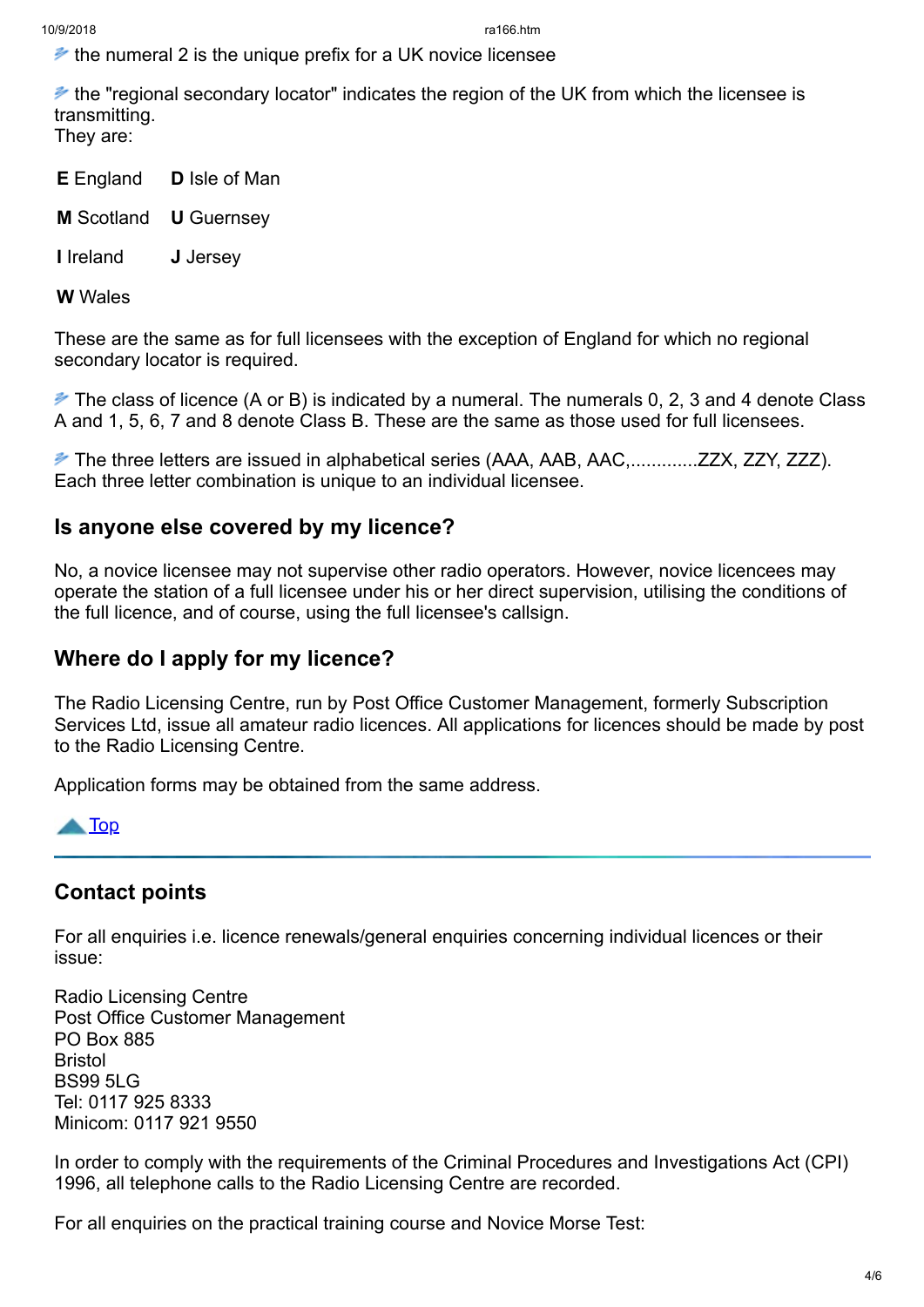"Novice Training" Radio Society of Great Britain Lambda House Cranborne Road Potters Bar **Herts** EN6 3JE Tel: 01707 659015

For enquiries on the NRAE (subject 773): City & Guilds of London Institute 1 Giltspur Street London EC1A 9DD Tel: 020 7294 2468

For other enquiries on amateur radio:

Amateur Radio Services Radiocommunications Agency Wyndham House 189 Marsh Wall London E14 9SX Tel: 020 7211 0159/0160 Fax: 020 7211 0228 (Answerphone): 020 7211 0161 E-mail: [amcb@ra.gnet.gov.uk](https://web.archive.org/web/20000819073822/mailto:amcb@ra.gnet.gov.uk)

Radiocommunications Agency Library & Information Service Wyndham House 189 Marsh Wall London E14 9SX Tel: 020 7211 0502/0505 Fax: 020 7211 0507 e-mail: [library.ra@gtnet.gov.uk](https://web.archive.org/web/20000819073822/mailto:library.ra@gtnet.gov.uk)

We will be pleased to help you.

For further information about other radio matters please contact the Agency's 24 Hour Telephone Enquiry Service 020 7211 0211

# **Further reading**

Subject listing of RA Information Sheets and Application Forms

#### Order **About the Agency**

Ref. No.

- [RA 0](https://web.archive.org/web/20000819073822fw_/http://www.radio.gov.uk:80/document/ra_info/ra0.htm) **·** Current List of Agency Publications (Rev. 17, May 2000)
- [RA 2](https://web.archive.org/web/20000819073822fw_/http://www.radio.gov.uk:80/document/ra_info/ra2.htm) **·** Current List of Agency Publications (Rev. 17, May 2000)

[RA 206](https://web.archive.org/web/20000819073822fw_/http://www.radio.gov.uk:80/document/ra_info/ra206.htm) **·** Addresses of the RA Local District Offices (Rev. 13, May 2000) The Radiocommunications Agency and its Role in Managing